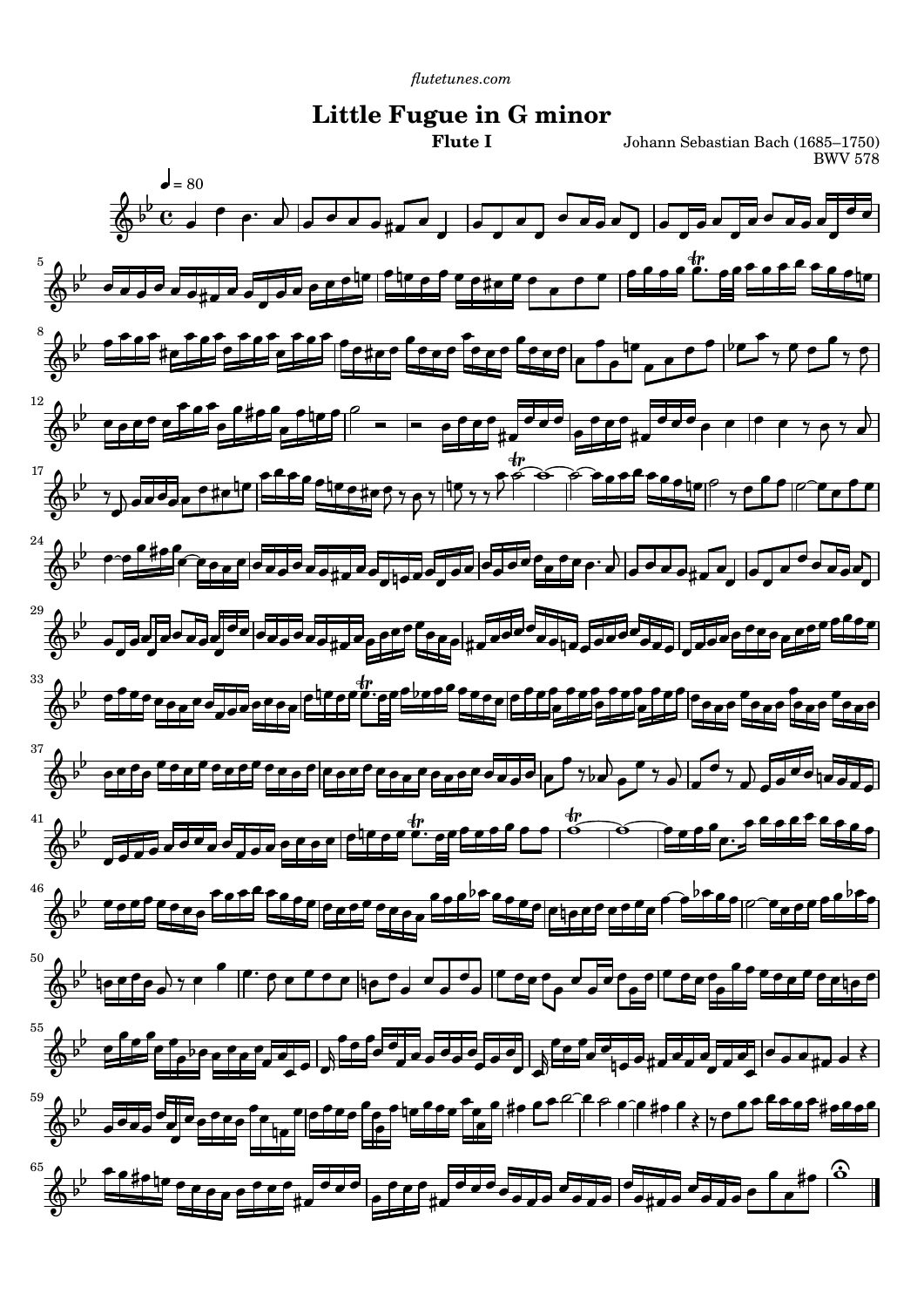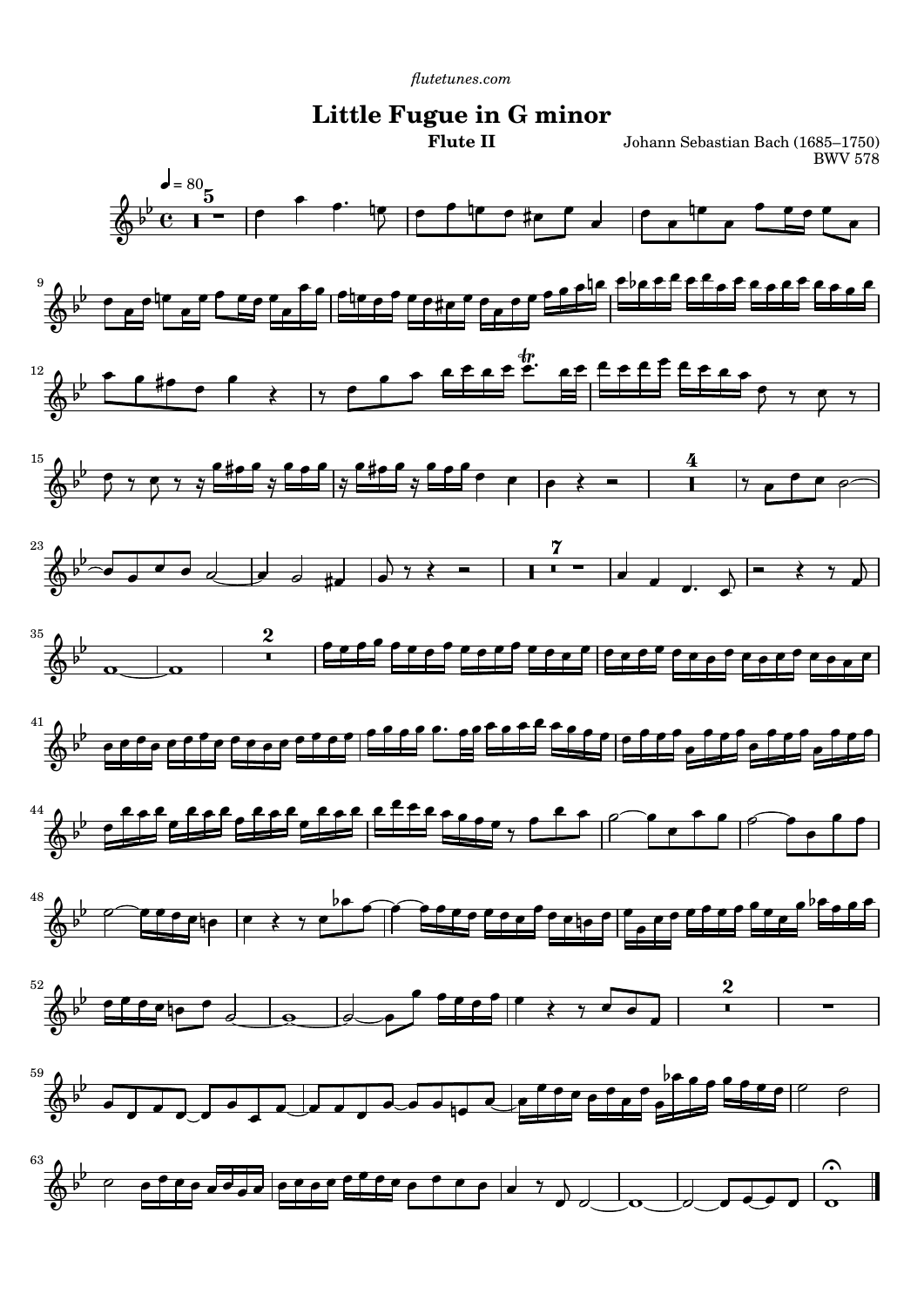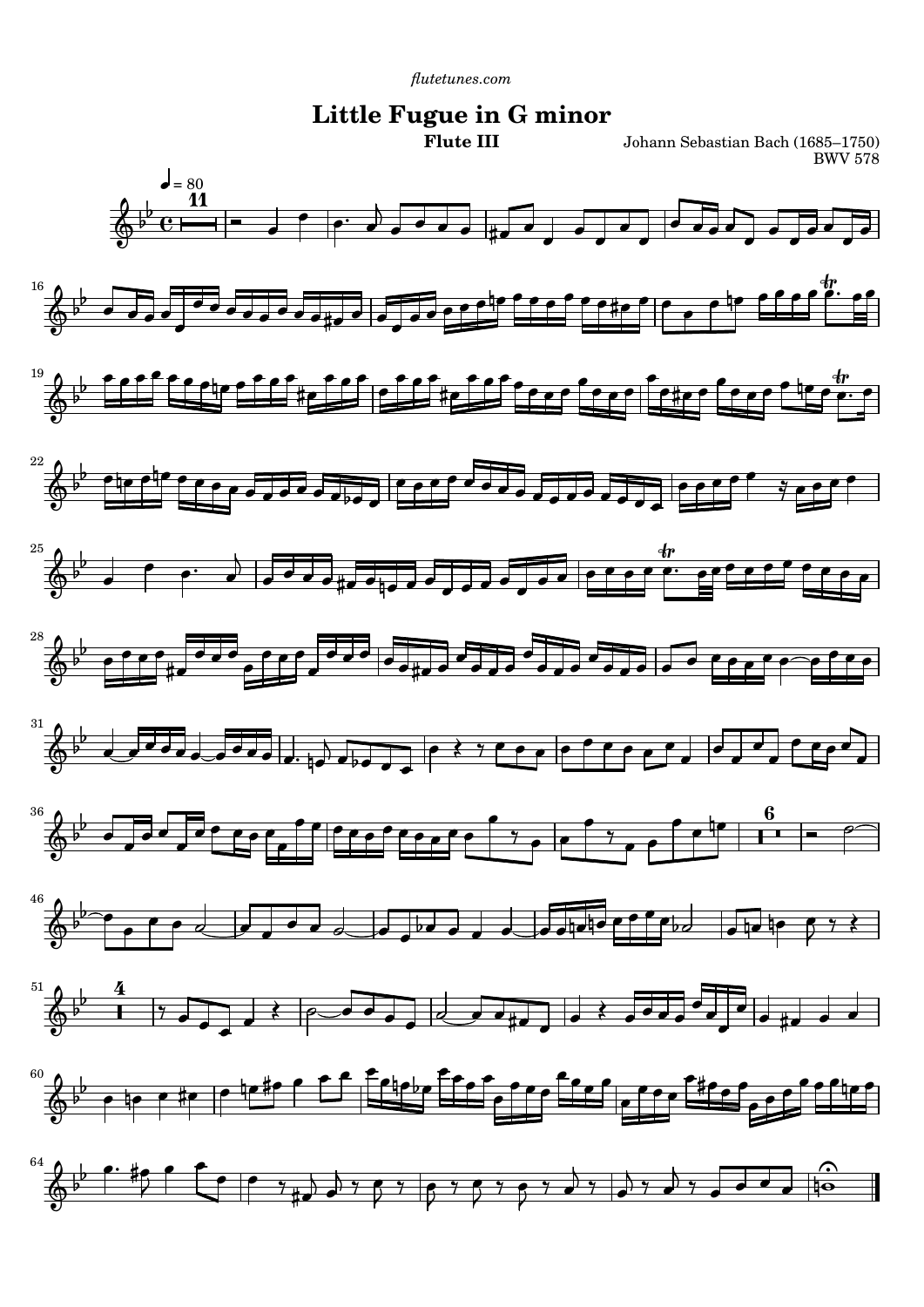## **Little Fugue in G minor Flute IV** Johann Sebastian Bach (1685–1750)

21

41

45

50

58

BWV 578  $\frac{h}{4}$   $\rho$   $\rho$   $\rho$  $\overline{\epsilon}$ f <u>, Friederich de l'intereste</u> P <u>50000000000</u><br>|}  $\oint_C \frac{16}{c}$  $\frac{1}{2}$  $\bullet = 80$ P Z  $\ddot{\gamma}$   $\qquad$  $\frac{3}{\bullet}$   $\frac{3}{\bullet}$   $\frac{3}{\bullet}$  $\overline{ }$  $\overline{\phantom{a}}$  $\overline{\ }$  $\overline{\phantom{a}}$  $\frac{4r}{\sqrt{1-r}}$  $\overline{\mathbb{P}}$   $\overline{\phantom{a}}$ br<br>P  $\begin{array}{|c|c|c|c|c|}\n\hline\n\bullet & \bullet & \bullet & \bullet & \bullet\n\end{array}$   $\overline{\mathcal{C}}$ .  $29$   $8 + 6$   $9 - 6$   $10 - 3$   $11 - 6$   $11$  $\frac{1}{2}$  $\frac{1}{2}$  ,  $\frac{1}{2}$  ,  $\frac{1}{2}$  ,  $\frac{1}{2}$  ,  $\frac{1}{2}$  $\overline{\phantom{a}}$ <u>, i i gleichad de cedar de c</u> : Z P P  $\overline{\phantom{0}}$  $\frac{\partial}{\partial \theta} \phi$  , i.e. i.e. i.e.  $\overline{\phantom{a}}$  $\leftarrow$   $\leftarrow$   $\leftarrow$   $\leftarrow$  P  $\begin{array}{cc} & \bullet & \bullet \end{array}$  $\begin{array}{c|ccccccccc} \hline \textbf{1} & \textbf{1} & \textbf{1} & \textbf{1} & \textbf{1} & \textbf{1} & \textbf{1} & \textbf{1} & \textbf{1} & \textbf{1} & \textbf{1} & \textbf{1} & \textbf{1} & \textbf{1} & \textbf{1} & \textbf{1} & \textbf{1} & \textbf{1} & \textbf{1} & \textbf{1} & \textbf{1} & \textbf{1} & \textbf{1} & \textbf{1} & \textbf{1} & \textbf{1} & \textbf{1} & \textbf{1} & \textbf{1} & \textbf$  $\frac{\partial P_{\text{max}}}{\partial \theta}$  To perfect property  $e^{\frac{2h+1}{h}}$ Ľ  $\frac{1}{2}$  $\oint_{\mathbb{R}} \frac{1}{\rho}$  $\overline{\bullet}$  $\overline{\phantom{a}}$  $\overline{\phantom{a}}$  $\overline{\bullet}$   $\begin{array}{ccc} \uparrow & \bullet & \bullet & \bullet \\ \hline \end{array}$  $54$   $\frac{1}{2}$   $\frac{1}{2}$   $\frac{1}{2}$   $\frac{1}{2}$   $\frac{1}{2}$   $\frac{1}{2}$   $\frac{1}{2}$   $\frac{1}{2}$   $\frac{1}{2}$   $\frac{1}{2}$   $\frac{1}{2}$   $\frac{1}{2}$   $\frac{1}{2}$   $\frac{1}{2}$   $\frac{1}{2}$   $\frac{1}{2}$   $\frac{1}{2}$   $\frac{1}{2}$   $\frac{1}{2}$   $\frac{1}{2}$   $\frac{1}{2}$   $\frac{1}{$  $\frac{1}{2}$   $\frac{1}{2}$   $\frac{1}{2}$   $\frac{1}{2}$   $\frac{1}{2}$  $\overline{\mathbb{P}}$  $\frac{1}{2}$ <u>, ebe€, e, e</u><br>——————————————————— ŕ  $\overline{\phantom{0}}$ ŕ  $f$   $f$  $\overline{\phantom{0}}$  $\frac{4}{\sqrt{1-\frac{1}{2}}}\frac{e^{2x}-e^{2x}}{x^2-1}$ 1  $\frac{1}{\sqrt{1-\frac{1}{2}}}$   $\frac{2}{9}$  and  $\frac{2}{9}$  $\frac{1}{2}$  $\overline{\phantom{a}}$  $\frac{1}{\sqrt{1-\frac{1}{\sqrt{1-\frac{1}{\sqrt{1-\frac{1}{\sqrt{1-\frac{1}{\sqrt{1-\frac{1}{\sqrt{1-\frac{1}{\sqrt{1-\frac{1}{\sqrt{1-\frac{1}{\sqrt{1-\frac{1}{\sqrt{1-\frac{1}{\sqrt{1-\frac{1}{\sqrt{1-\frac{1}{\sqrt{1-\frac{1}{\sqrt{1-\frac{1}{\sqrt{1-\frac{1}{\sqrt{1-\frac{1}{\sqrt{1-\frac{1}{\sqrt{1-\frac{1}{\sqrt{1-\frac{1}{\sqrt{1-\frac{1}{\sqrt{1-\frac{1}{\sqrt{1-\frac{1}{\sqrt{1-\frac{1}{\sqrt{1-\frac{1$  $\overline{\phantom{a}}$ 

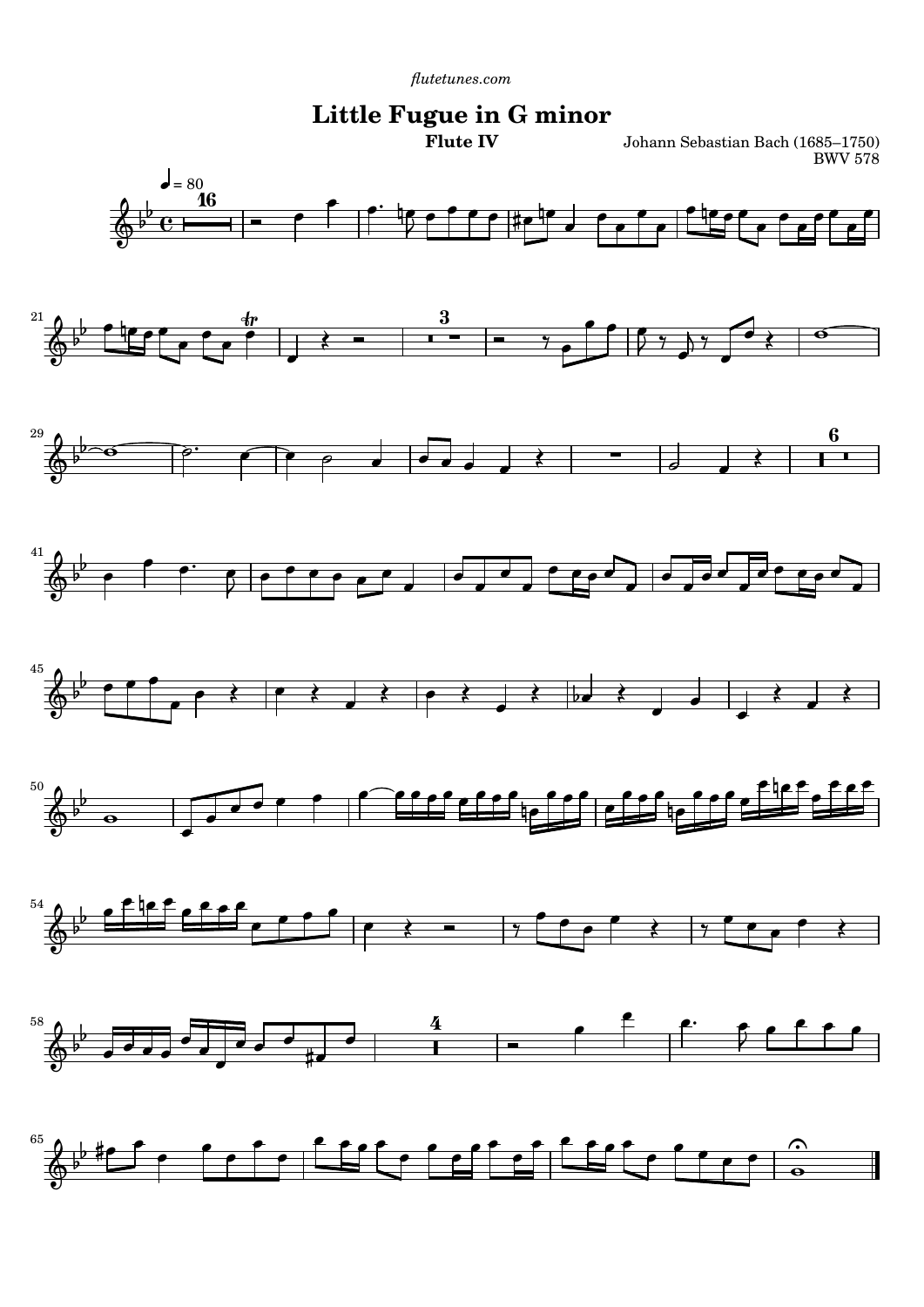## **Little Fugue in G minor**

Johann Sebastian Bach (1685–1750) BWV 578







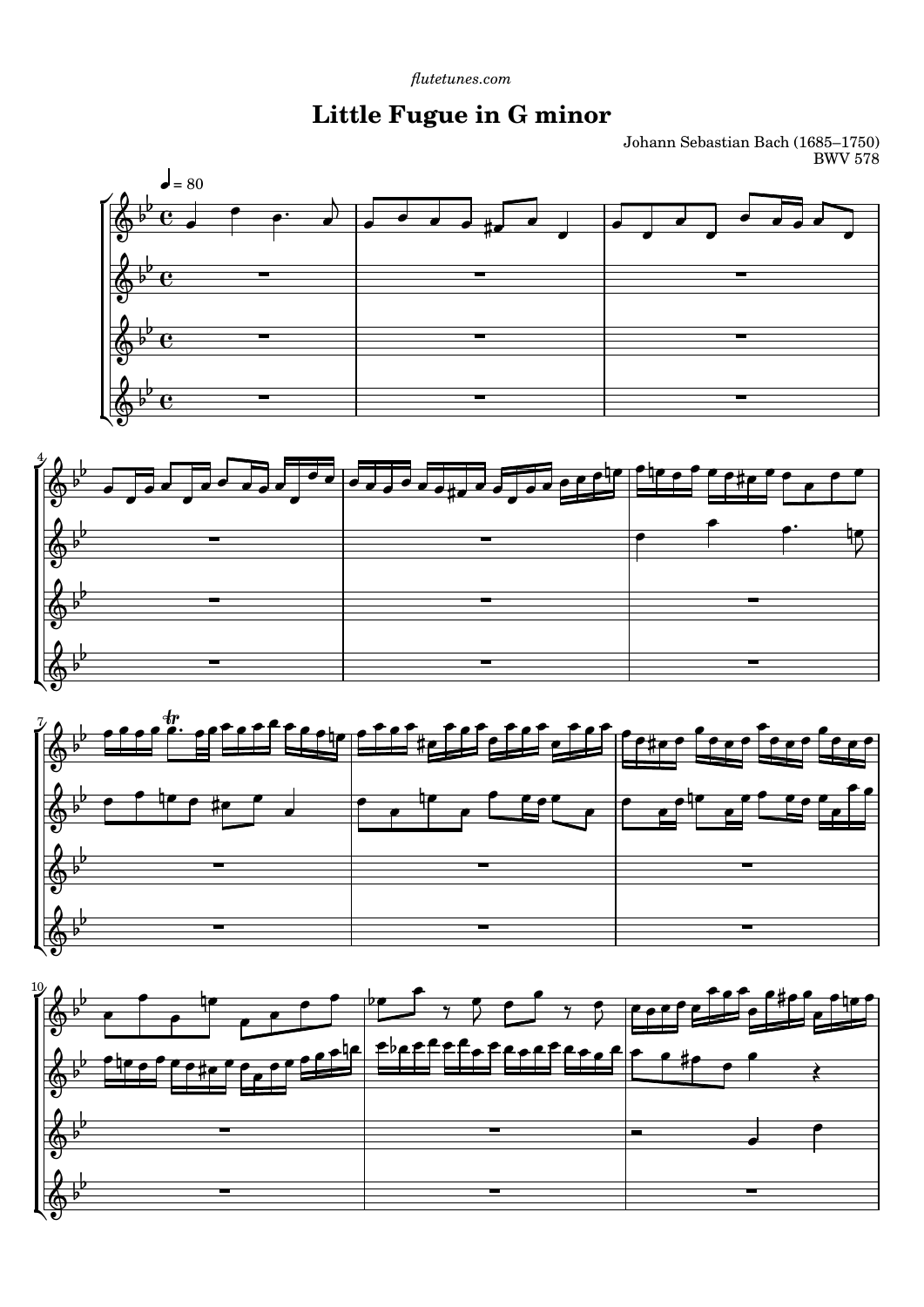





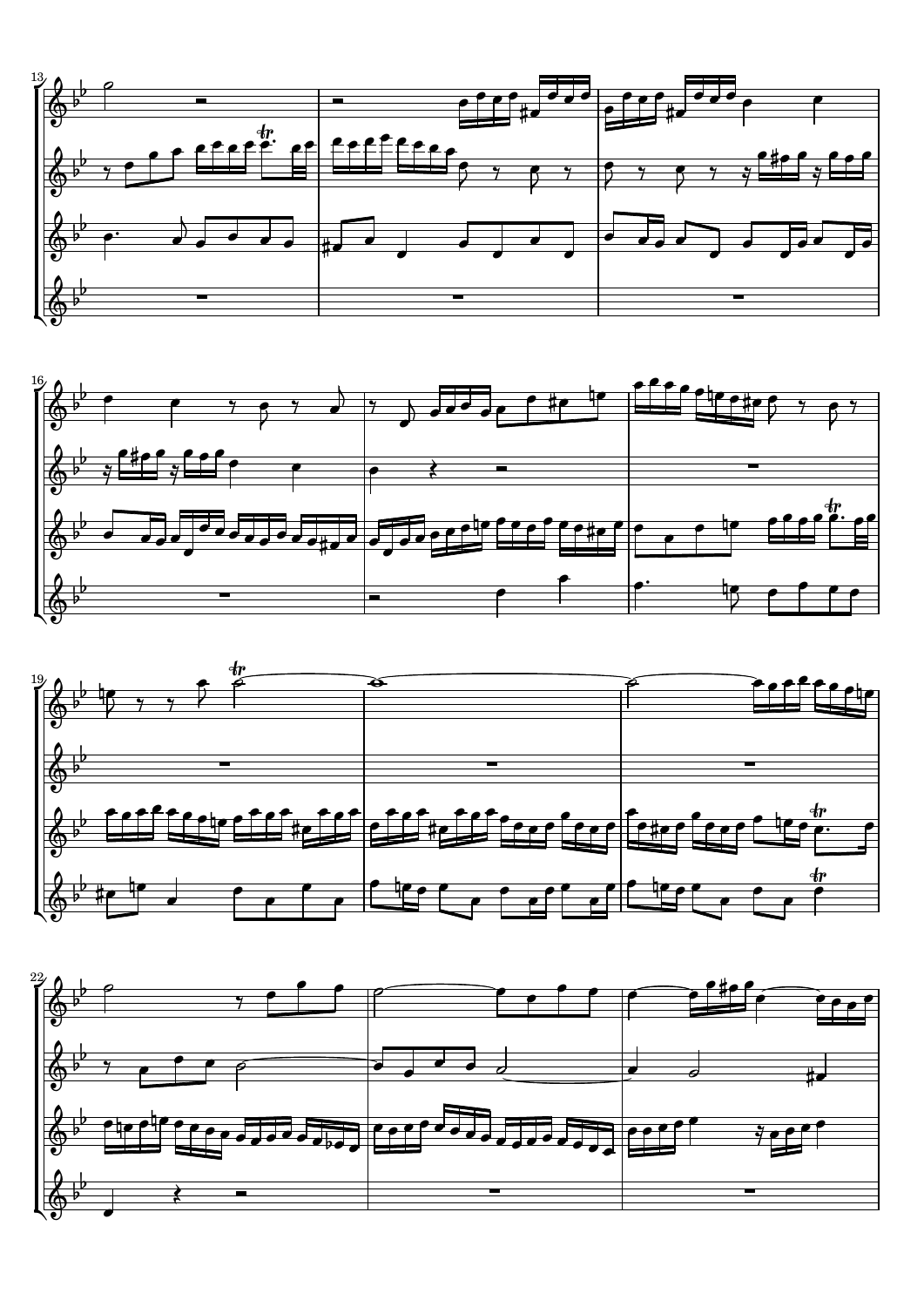





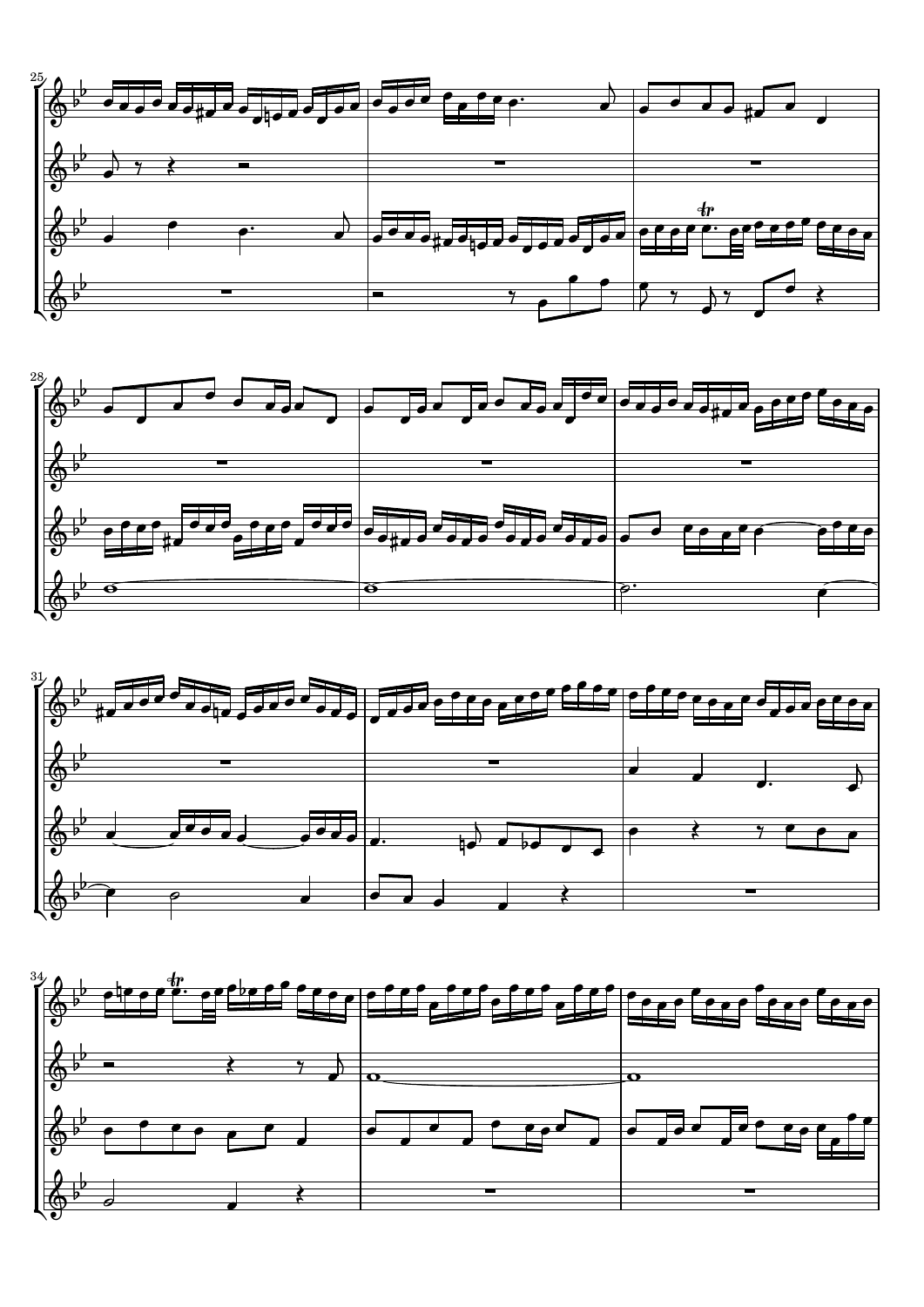





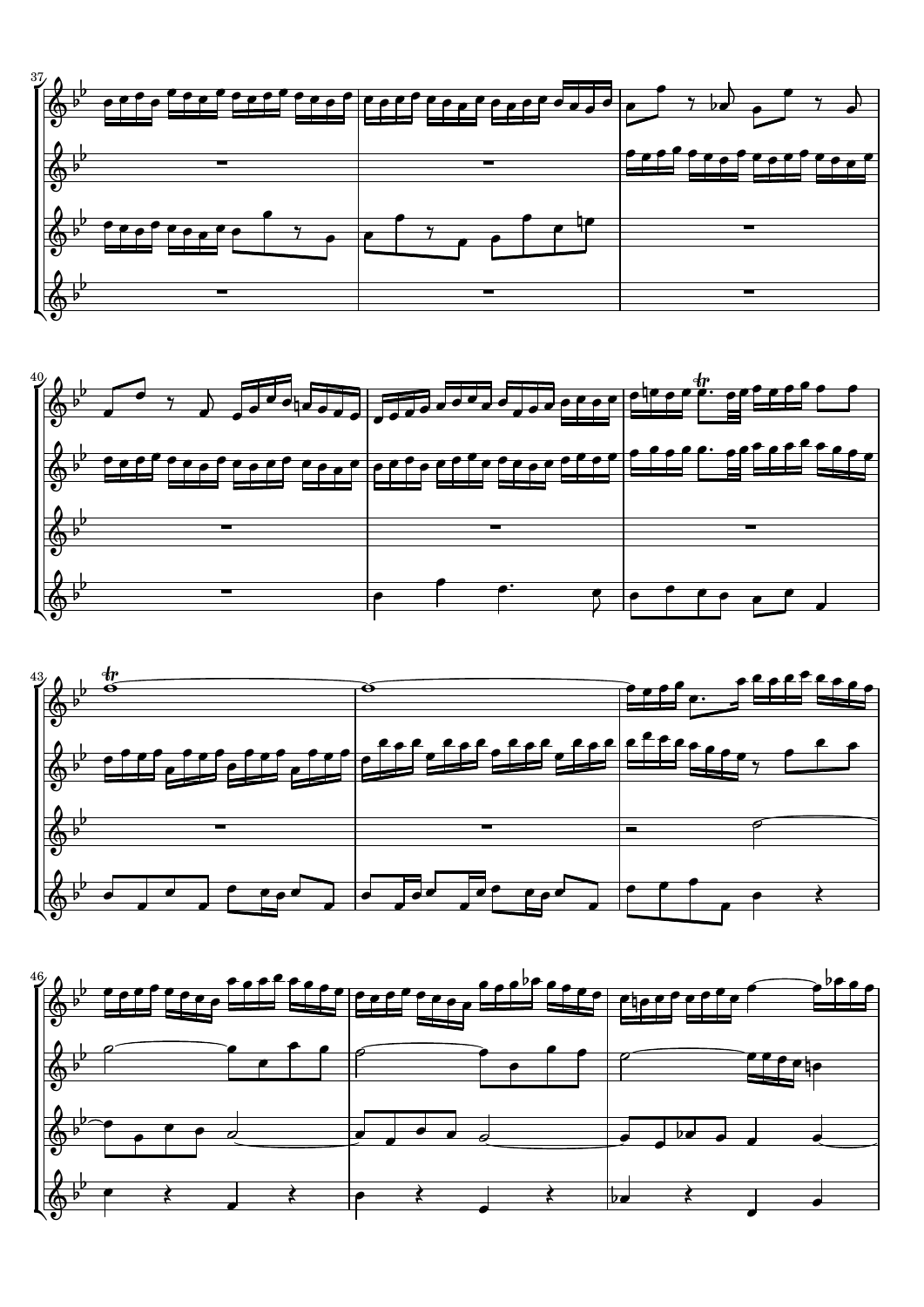